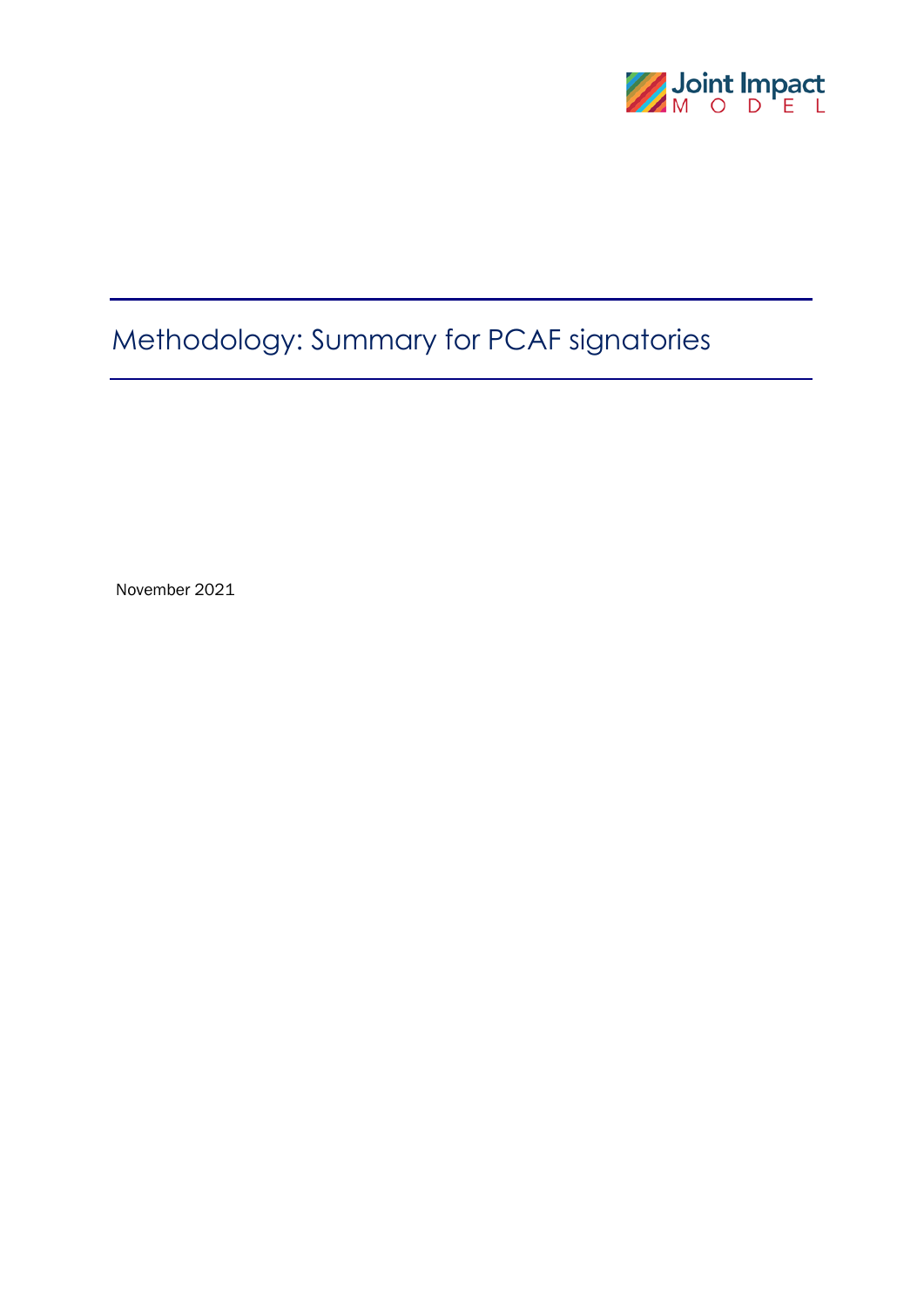## **Contents**

| 1            | <b>Introduction</b>                | 3  |
|--------------|------------------------------------|----|
|              |                                    |    |
|              |                                    |    |
| $\mathbf{2}$ | Scope                              | 4  |
| $\mathbf{3}$ | Methodology                        | 5  |
|              |                                    |    |
|              |                                    |    |
| 4            | Inputs                             | 9  |
|              |                                    |    |
|              |                                    |    |
|              |                                    |    |
|              |                                    |    |
|              |                                    |    |
|              |                                    |    |
|              |                                    |    |
|              |                                    |    |
| 5            | Outputs                            | 14 |
| 6            | <b>Assumptions and limitations</b> | 15 |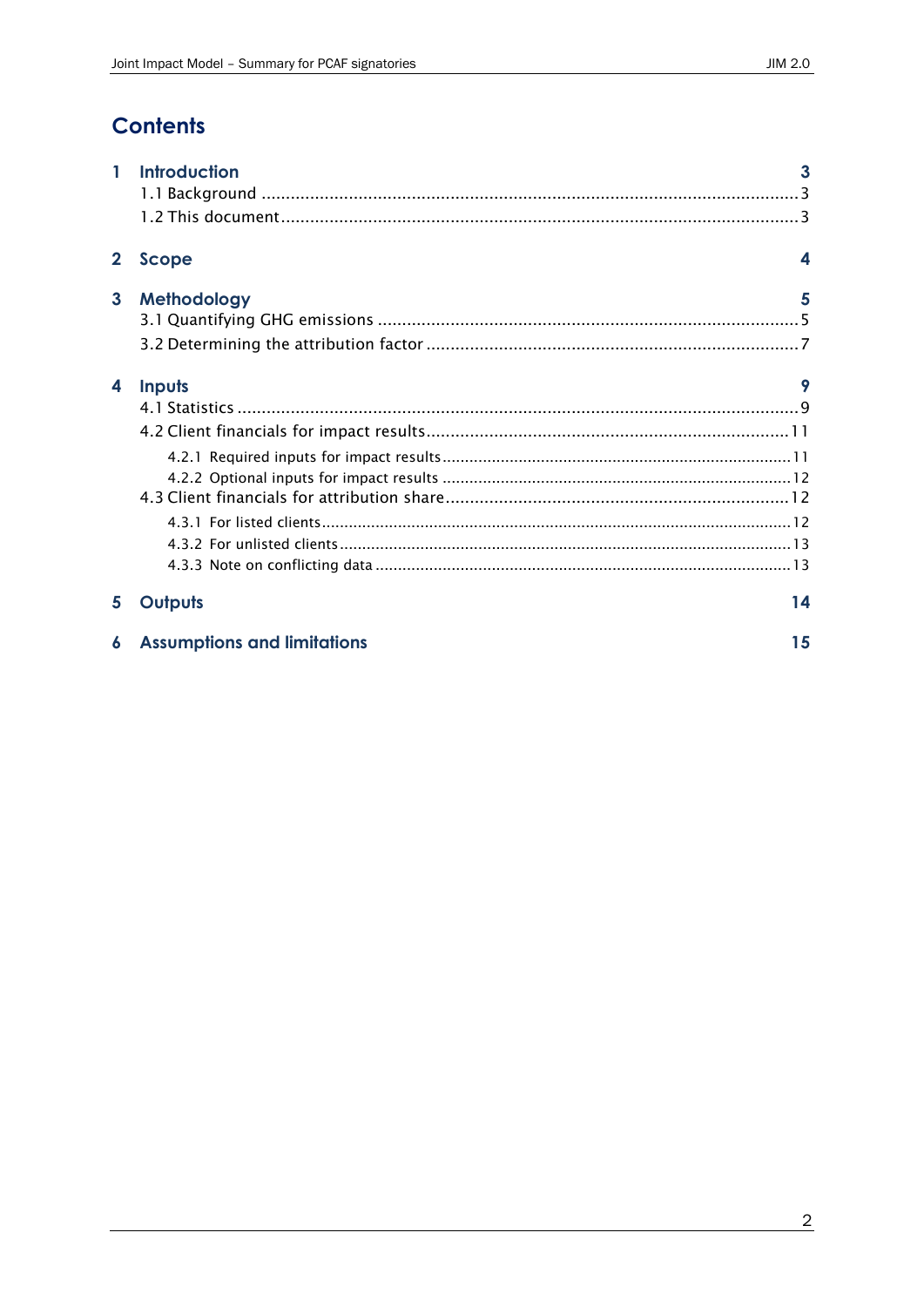## <span id="page-2-0"></span>**1 INTRODUCTION**

## 1.1 Background

<span id="page-2-1"></span>To prevent warming beyond 1.5C, we need to reach net zero emissions by 2050. The financial industry can facilitate the transition in line with the Paris Climate Agreement by shifting capital flows from high to low carbon activities. A key first step in making this shift is harmonised and transparent Greenhouse gas (GHG) accounting. To facilitate this, a group of financial institutions launched a global initiative to develop a global GHG accounting standard ("the Standard"), the Partnership for Carbon Accounting Financials (PCAF). The Standard has been reviewed by the GHG Protocol and conforms with the requirements set forth in the Corporate Value Chain (Scope 3) Accounting and Reporting Standard for category 15 investment activities.

As of September 2021, more than 1880 institutions have joined PCAF and committed to assess and disclose the GHG emissions of its financial portfolio following PCAF methods. PCAF recognizes that often the data required to calculate the borrower's or investee's emissions ("financed emissions") might not be readily available. They recommend institution to use the best available data in accordance with the data hierarchy for the asset class. If observed emission data of borrowers or investees is not available, modelling can be used for some asset classes.

The Joint Impact Model (JIM) can be used to fill the gap in GHG emission data and also to apply the PCAF attribution methodology for business loans, listed/unlisted equity, corporate bonds and project finance asset classes. The JIM works with a data hierarchy: if real data is available, this is used. If there is no observable data, the JIM uses modelling to derive impacts. In this way the JIM enables institutions to derive economic activity-based GHG emissions (data quality score 4 & 5) in a harmonised way.

The JIM enables users to estimate the gross Scope 1, Scope 2 and upstream Scope 3 GHG impacts of companies in developing markets in a single year, and to track changes in these impacts over time. The JIM is a portfolio-level tool that relies on modelling, using statistics reflecting sector and country averages. Impact results from the model can be considered robust at the portfolio level. Results for individual investments or small portfolios will be indicative only; alternative impact measurement tools will generally be preferred.

## <span id="page-2-2"></span>1.2 This document

This document provides more information on the JIM methodology for GHG emissions for PCAF signatories, who would like to use the JIM for their PCAF reporting. First, it addresses the GHG emissions in scope of the JIM. Second, it addresses the methodology used to model GHG emissions. Third, this document provides an overview of the statistical and financial inputs required for modelling the GHG emissions. Fourth, it provides more information about the outputs of the model; and finally, assumptions and limitations of the model are highlighted. For more information about the other indicators in the JIM, and a more elaborate explanation of the methodology, calculations and inputs, please see the Methodology Paper and User Guide on the JIM website.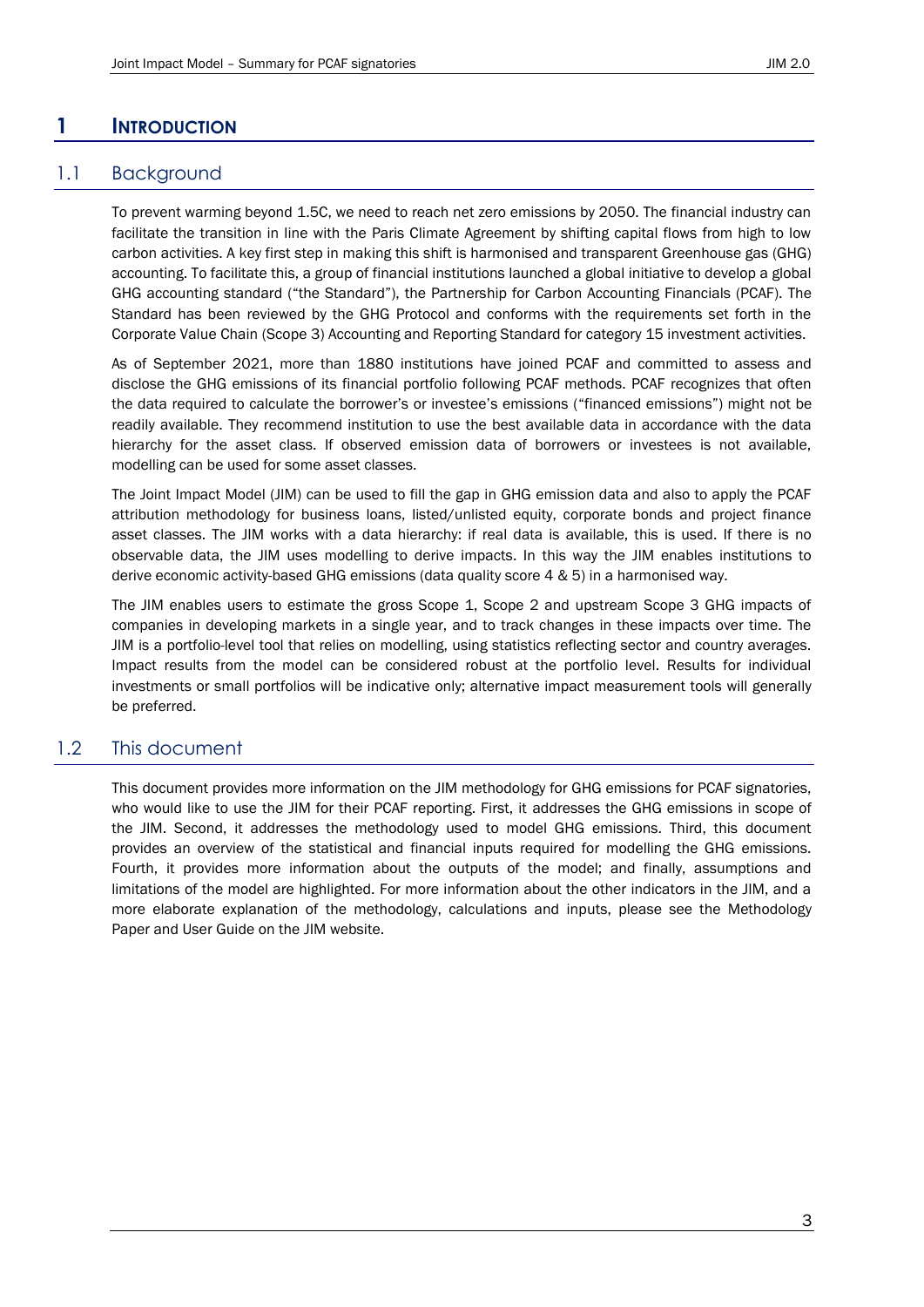## **2 SCOPE**

<span id="page-3-0"></span>The GHG emissions in scope of the JIM are:

- *CO2 emissions:* CO2 emitted from the combustion of fossil fuels;
- *Non-CO2 emissions:* methane (CH4), nitrous oxide (N2O) and fluorinated gases (F-gases) emitted*.*

They are all expressed in CO<sub>2</sub> equivalents (eq), which makes it possible to compare them, and to determine their individual and total contributions to global warming.

Not included are: CO<sub>2</sub> emissions from forestry and other changes in land use (about 11% of GHG emissions worldwide).<sup>1</sup>

In quantifying impacts, the JIM takes the borrower or investee ("client") as the starting point (for financing through financial intermediaries this means the investee of the financial intermediary). The model estimates both the direct emissions and (part of) the indirect emissions of investees. These are further categorised by scope, as defined by the GHG Protocol. The table below provides more details on the coverage of emissions by the JIM for each of the GHG Protocol scopes.

|--|

| <b>Scope</b> | <b>Definition</b>                                                                                         | Covered<br>by JIM | <b>Comment</b>                                                                                                                                                                                                                |
|--------------|-----------------------------------------------------------------------------------------------------------|-------------------|-------------------------------------------------------------------------------------------------------------------------------------------------------------------------------------------------------------------------------|
| Scope 1      | Direct emissions from<br>controlled<br>owned<br>or<br>sources.                                            |                   | Direct GHG emissions of client.                                                                                                                                                                                               |
| Scope 2      | Indirect emissions from<br>generation<br>0f<br>the<br>purchased energy.                                   |                   | Supply chain (upstream) GHG emissions related to the client's<br>direct electricity supplier.                                                                                                                                 |
| Scope 3      | indirect emissions<br>All<br>(not included in Scope 2)<br>that occur in the value<br>chain of the client. |                   | Supply chain (upstream) GHG emissions are included. Results<br>are split between Scope 3 emissions related to the client's local<br>supply chain and Scope 3 emissions related to the client's<br>international supply chain. |
|              |                                                                                                           |                   | Not included are: end-of-life treatment of sold products, use of<br>sold products and downstream transportation and distribution                                                                                              |

On top of the GHG Protocol Scopes, the JIM also provides insights into induced GHG emissions and power enabling GHG emissions.<sup>2</sup> Finally, emissions financed through financial intermediaries are provided but not (yet) part of PCAF reporting.

<sup>1</sup> More specifically the following GHG emission are excluded: GHG emissions from biomass burning, tropical forest fire, deforestation, biomass combustion, land sources and sinks of land use, changes of land use and forestry, other CO<sub>2</sub> emissions not attributable to fossil fuel combustion such as emissions from chemical, metallurgical and mineral transformation processes, and methane emissions from underground storage and geothermal energy; Combustion of fossil fuels represents about 65% of total GHG emissions worldwide, while non-CO2 gases represent about 24% of all GHG emissions worldwide: [https://www.epa.gov/ghgemissions/global-greenhouse-gas-emissions-data.](https://www.epa.gov/ghgemissions/global-greenhouse-gas-emissions-data)

<sup>&</sup>lt;sup>2</sup> Induced GHG emissions: emissions associated with the spending of wages earned by employees of the client, its suppliers and their suppliers; power enabling GHG emissions: emissions associated with the additional output created by companies that use the additional power generated by the client, as well as by non-power using firms in their supply chain (e.g. small-scale agriculture).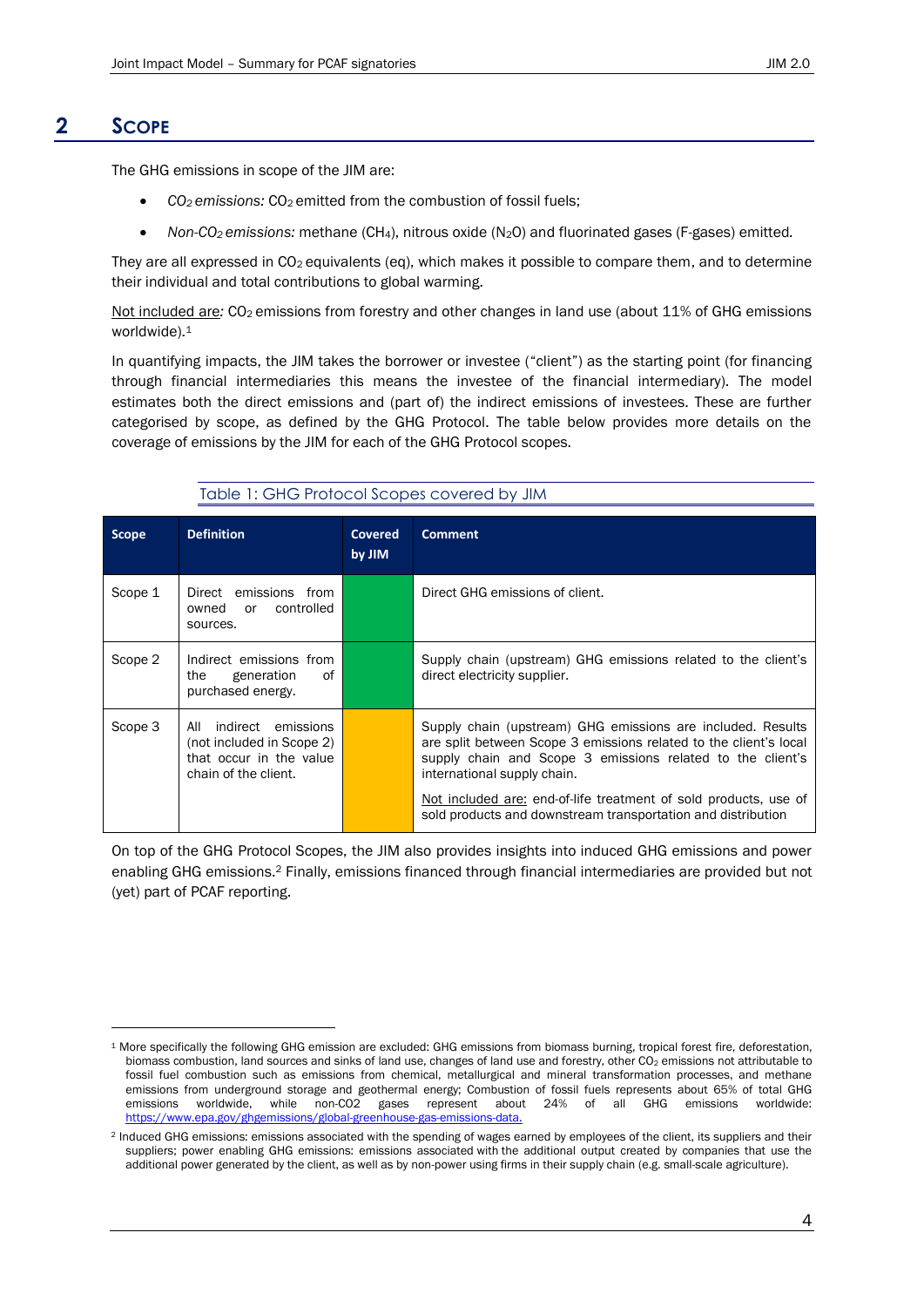## **3 METHODOLOGY**

<span id="page-4-0"></span>The approach for determining the GHG emissions of a portfolio of investments (the financed emissions) consists of two key steps as depicted by [Exhibit 1](#page-4-2) (from the PCAF standard):

- 1. Quantifying the total GHG emissions of the borrower or investee;
- 2. Determining and applying the attribution factor.

The methodology for each of these steps is further described below.



Exhibit 1: Methodology for quantifying financed emissions<sup>3</sup>

## <span id="page-4-2"></span><span id="page-4-1"></span>3.1 Quantifying GHG emissions

The GHG emissions can either be quantified using observed data from the borrower or investee, or by using modelling if observed data is not available. This section describes how the JIM models direct and indirect GHG emissions.

#### Direct emissions

Scope 1 GHG emissions, are modelled by linking data on company revenues to the GHG intensity ("GHG emission factor") of the country and economic sector in which the company operates. These GHG emission factors are based on country and sector averages and can be developed by combining statistics on GHG emissions and output per country and economic sector. For more information on GHG emission factors used in the model, and their sources see Section 4.1.

#### Data filing

For some financial institutions and investment funds, the revenue figure of their investees is not available. In the JIM it is estimated from the outstanding amount using average asset-turnover ratios.

For more information on the underlying methodology, please refer to Section [4.1](#page-8-1) of this document or Section 6 of the Methodology document.

#### Indirect emissions

Scope 2 and Scope 3 GHG emissions are modelled using an IO methodology. IO modelling traces company revenues through an economy revealing linkages between the company and other domestic sectors. This methodology, which was developed by the Nobel Prize winning economist Wassily Leontief, is commonly used by economists to quantify indirect impacts.

IO modelling has several advantages. First, it captures direct and indirect effects in an industry-specific manner, which means the scope covers an entire economy. Second, it requires little data on the studied intervention. This makes it particularly useful in regions where data is scarce or unavailable. For regions

<sup>3</sup> PCAF Standard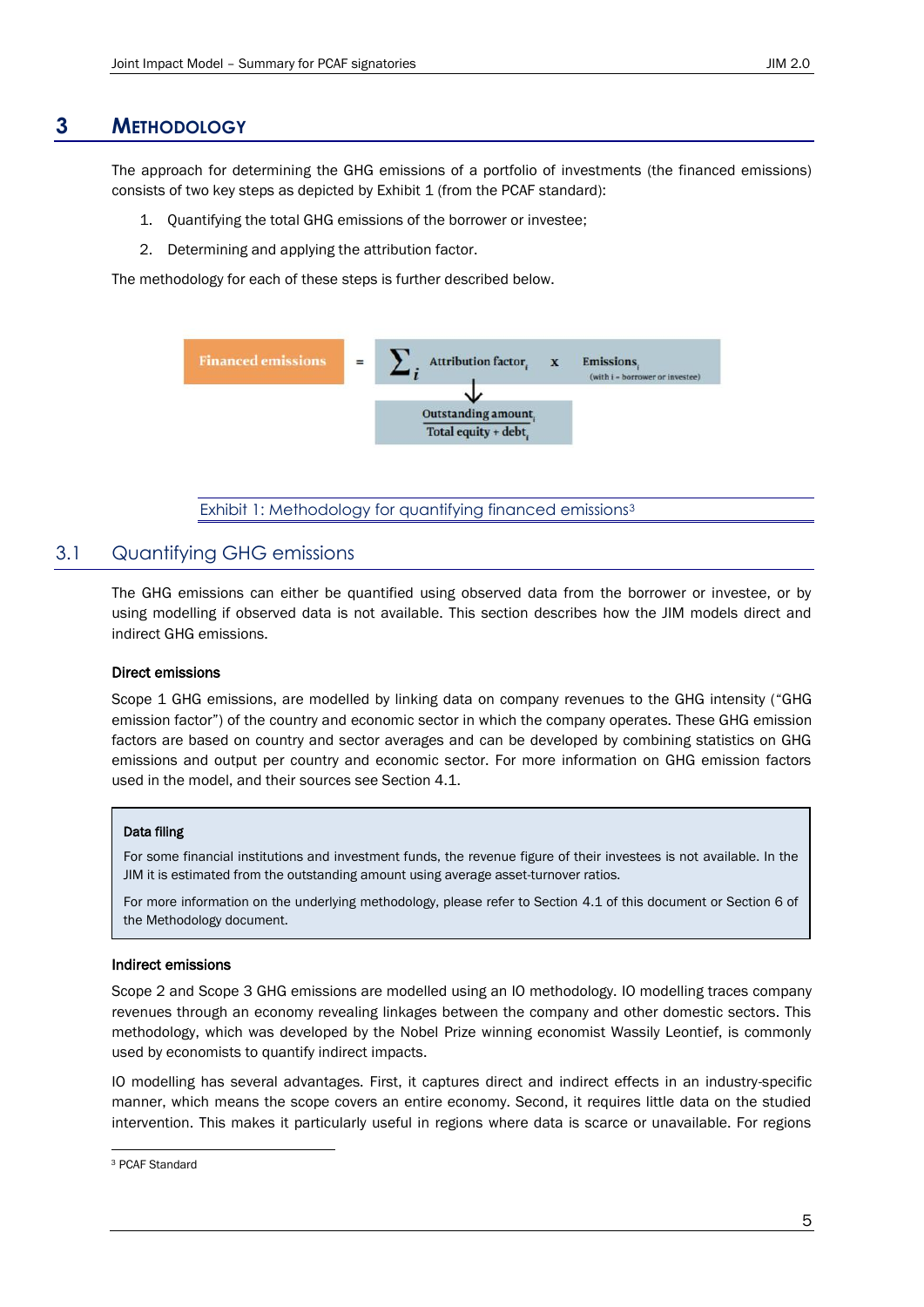with limited data availability, such as many developing countries, IO tables are typically the best data that is available.<sup>4</sup> Lastly, the number of interventions that can be included scales up easily.

The key ingredient of the IO model is a Social Accounting Matrix (SAM), which is a statistical and static representation of the economic structure of an economy. For more information on the SAMs used in the model, and their sources see Section 4.1.

The SAM describes financial flows of all economic transactions within an economy. [Exhibit 2](#page-5-0) shows an example of such a SAM. Columns represent buyers (expenditures) and rows represent sellers (receipts). In the SAM the number of columns and rows are equal because all sectors or economic actors (industry sectors, households, government and the foreign sector, etc.) are both buyers and sellers. Of the four quadrants in the SAM, three are relevant here: consumption and exports, intermediary demand, and value added.



## Exhibit 2: Simplified SAM

<span id="page-5-0"></span>Final consumption and exports of a company's goods and services induces production, which leads to financial transfers between various sectors that subsequently generate incomes for households, the state (taxes) and businesses (dividends and savings). The latter is also referred to as *value added*. Households subsequently spend these incomes again on consumption which leads to induced money flows. These supply chain and induced money flows can subsequently be linked to employment intensities and GHG emission factors to estimate the employment and GHG impact.<sup>5</sup>

More specifically, Scope 2 and Scope 3 emissions (upstream) are modelled as follows:

• *Scope 2 GHG emissions*. First, the electricity spending of a company is estimated using company revenues and the SAM of the country and sector in which the company operates. The SAM shows how much each company on average spends on electricity (as % of total revenues) [\(Exhibit 3\)](#page-6-1). By multiplying the electricity spending of the company by the GHG emission factor of the electricity sector in the country, the Scope 2 GHG emissions of the company can be quantified;

<sup>4</sup> See West, G. R. (1995). Comparison of input-output, econometric and computable general equilibrium impact models at the regional level. *Economic Systems Research, 7:* 209-227.

<sup>5</sup> GHG emission factors reflect the metric tonnes of CO2 and non-CO2 emissions per unit of output in a certain country and sector.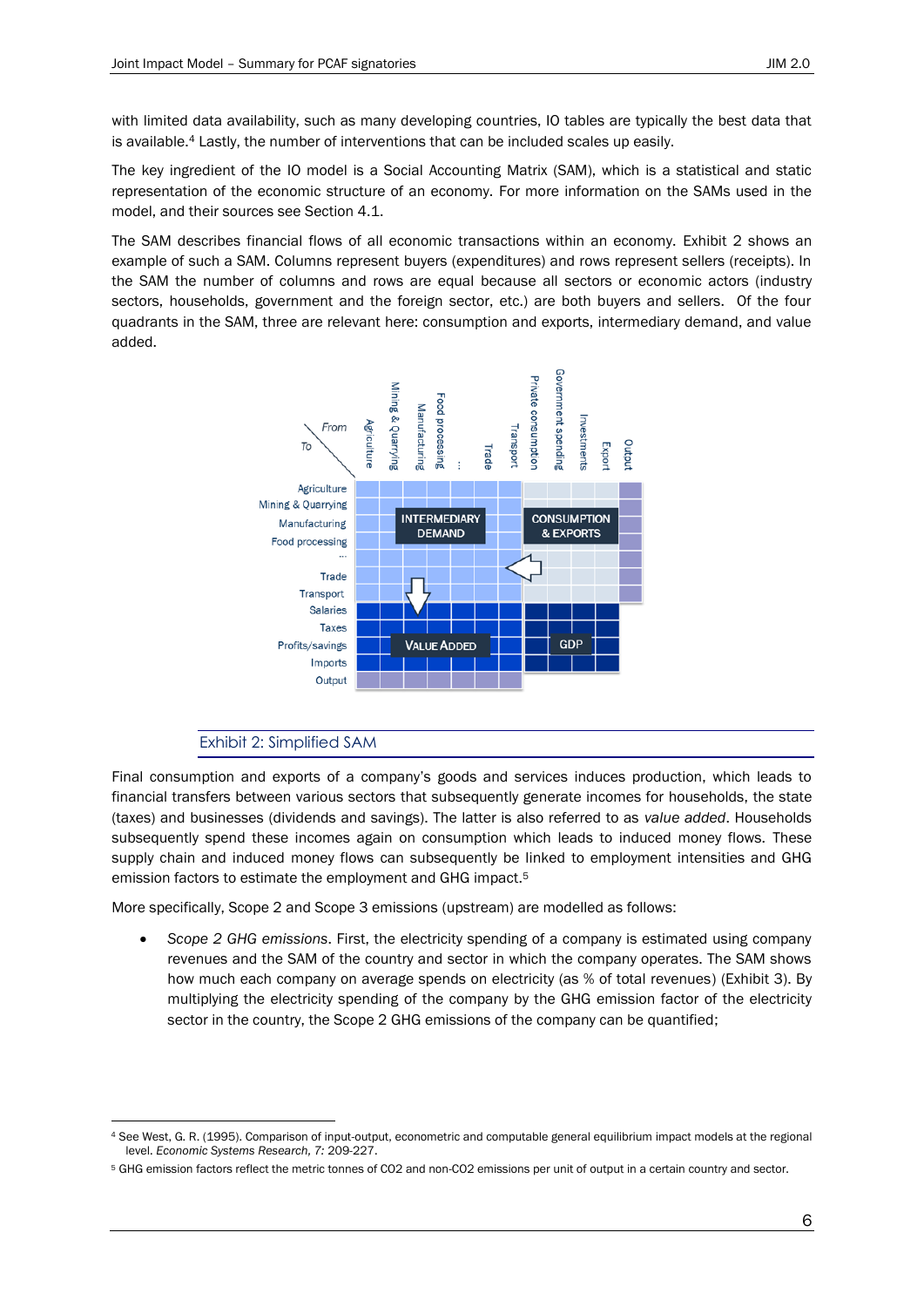

Exhibit 3: Calculation of Scope 2 GHG emissions<sup>6</sup>

- <span id="page-6-1"></span>• *Scope 3 GHG emissions (upstream).* This category is split between:
	- o *Scope 3 GHG emissions related to local sourcing.* First, the spending of a company on other local sectors (except electricity) is estimated using company revenues and the SAM of the country and sector in which the company operates. The SAM shows how much each company on average spends on other sectors (as % of total revenues) [\(Exhibit 3\)](#page-6-1). Second, the total economic output related to the company's local sourcing is estimated using IO modelling. Third, the economic output per sector is multiplied by the GHG emission factor per economic sector in the country, to quantify the Scope 3 GHG emissions related to local sourcing;

$$
\begin{array}{c}\n\text{Local supply chain} \\
\text{output ($)}\n\end{array}\n\quad\n\text{ } X \left( \begin{array}{c}\n\text{GHG (t CO2 eq)} \\
\text{Output ($}\n\end{array}\n\right)\n\quad\n=\n\begin{array}{c}\n\text{Local scope 3} \\
\text{emissions (t CO2 eq)}\n\end{array}
$$

#### Exhibit 4: Calculation of local Scope 3 GHG emissions

o *Scope 3 GHG emissions related to sourcing of imports.* First, the spending of a company on economic sectors abroad is estimated using company revenues and the SAM of the country and sector in which the company operates. The SAM shows how much each company on average spends on imports (as % of total revenues). Second, the total economic output related to the company's sourcing from abroad is estimated using IO modelling. Third, the economic output per sector is multiplied by the GHG emission factor per economic sector (world average), to quantify the Scope 3 GHG emissions related to imports.

$$
\begin{bmatrix} \text{Import supply chain} \\ \text{output ($}\text{)} \end{bmatrix} X \begin{bmatrix} \text{GHG (t CO2 eq)} \\ \text{Output ($}\text{)} \end{bmatrix} = \begin{bmatrix} \text{Import Score 3} \\ \text{emissions (t CO2 eq)} \end{bmatrix}
$$

Exhibit 5: Calculation of import Scope 3 GHG emissions

## <span id="page-6-0"></span>3.2 Determining the attribution factor

The JIM determines the attribution factor according to the methodology of the PCAF Global Standard.

For listed clients, it is calculated as follow:

Attribution  $factor_c = \frac{Outside \n $l = \frac{1}{\text{Interprise Value Including Cash}_c}$$ 

Exhibit 6: PCAF attribution methodology for listed clients

<sup>6</sup> In GTAP (Global Trade Analysis Project), sector 46 corresponds to the "Electricity; steam and air conditioning supply" sector.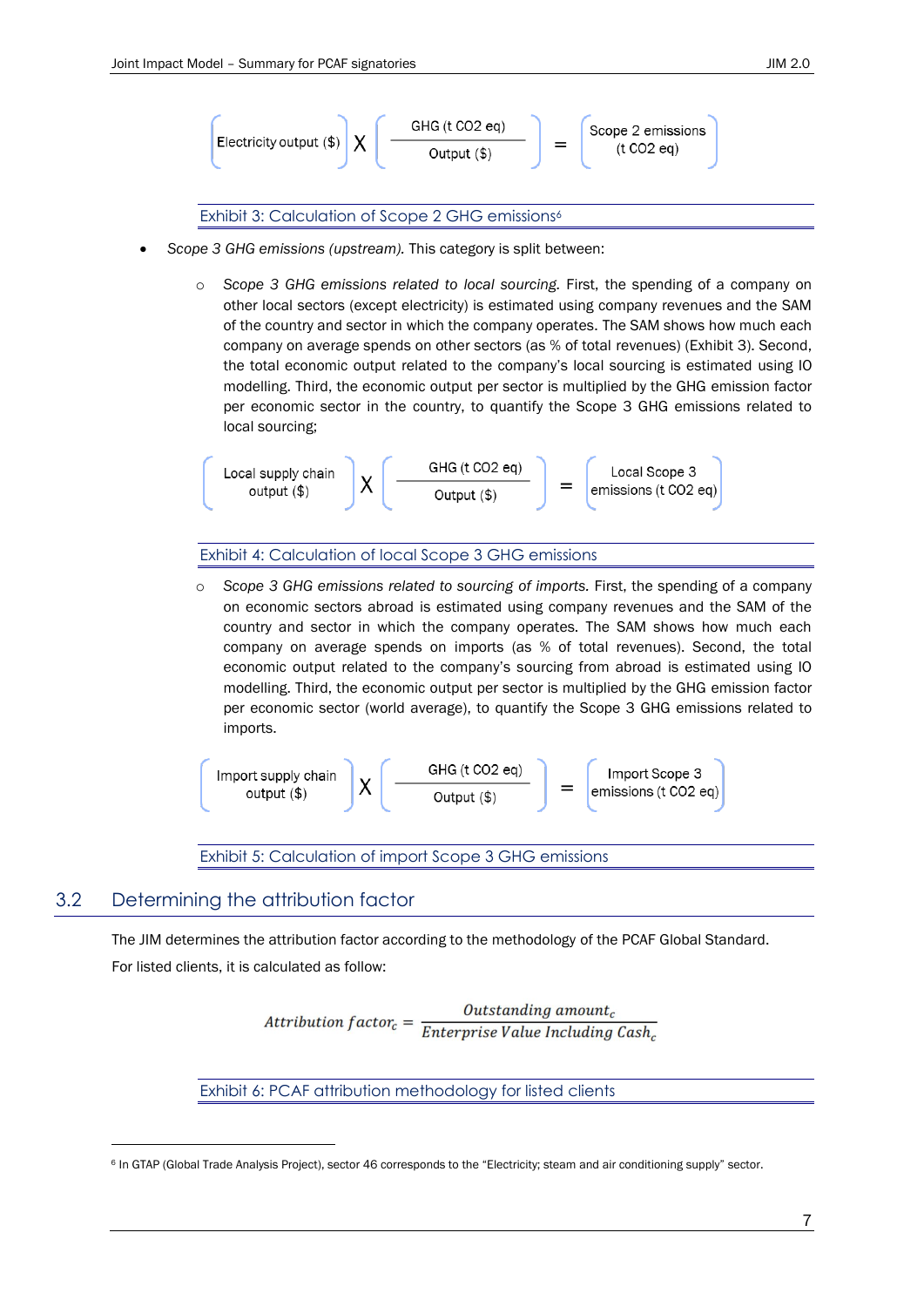For unlisted clients, it is calculated this way:

Attribution  $factor_c = \frac{Outside_{\text{total}}}{Total\text{ }equity + debt_c}$ 

#### Exhibit 7: PCAF attribution methodology for unlisted clients

In the JIM the calculation would be expressed in the following way:

- *Numerator:* for debt financing and equity financing to listed companies the JIM uses the outstanding amount directly from the input sheet (see Section [4.3\)](#page-11-1). For equity financing to unlisted companies and projects, the outstanding amount is calculated in the JIM by multiplying the relative equity share by the total equity of the company or project.
- *Denominator:* the JIM takes the sum of total debt and equity as provided in the input sheet (see Section [4.3\)](#page-11-1). In case total equity and debt are not available, the total balance sheet value is used as a fall-back approach.

If for unlisted equity the total equity is not available, the relative equity share will be used as the attribution factor.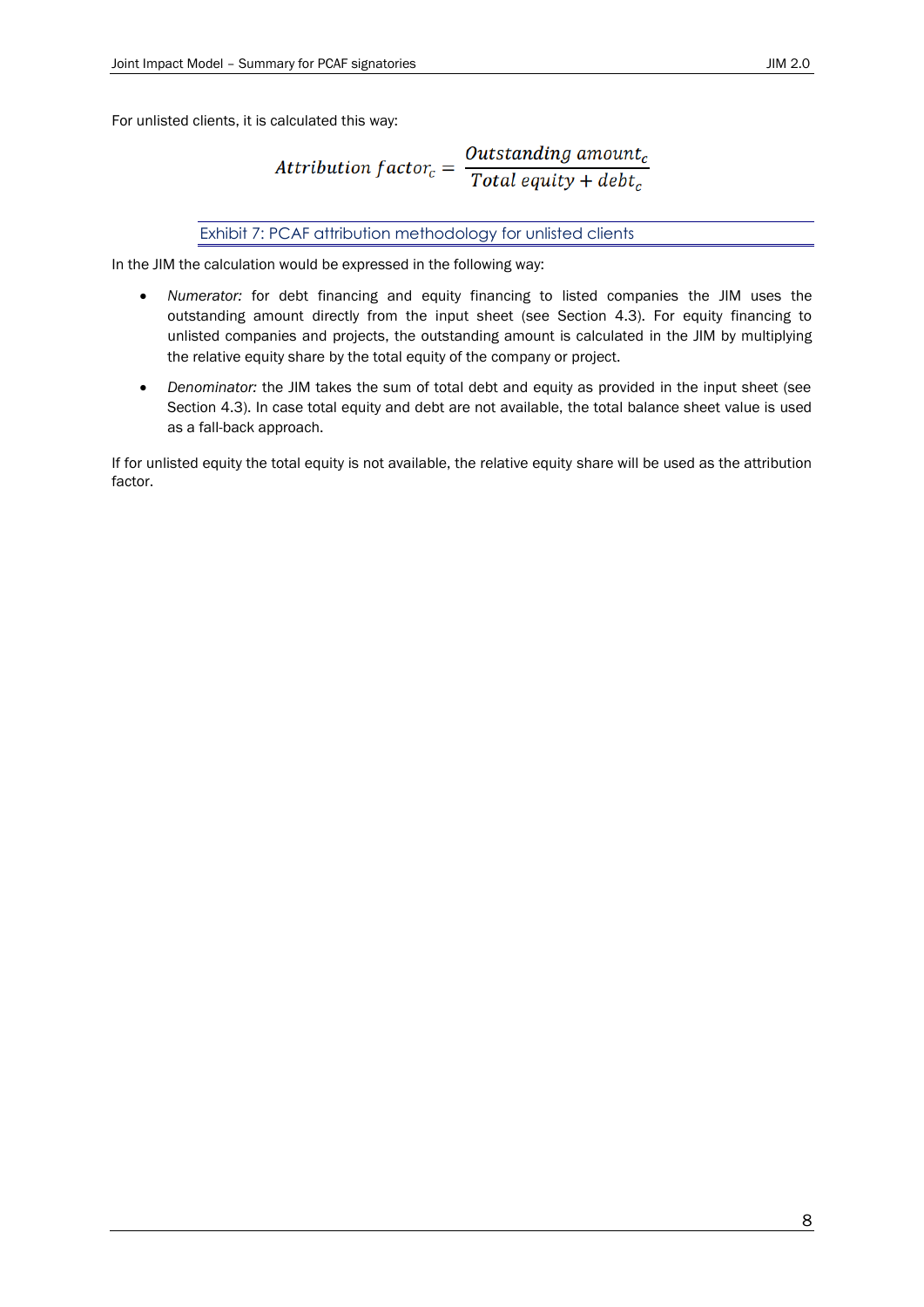## <span id="page-8-0"></span>**4 INPUTS**

## 4.1 Statistics

<span id="page-8-1"></span>Statistics for the GHG emission calculations have been derived from the Global Trade Analysis Project (GTAP), more specifically the GTAP10A release. The GTAP 10A release includes data for 121 countries (covering 98% of World GDP), 20 aggregate regions, and 65 sectors. Data is available for multiple reference years (2004, 2007, 2011, 2014). The dataset includes both economic and GHG emission data.

#### **GTAP**

GTAP is a global database of bilateral trade patterns, production, consumption and intermediate use of commodities and services. The database uses input from a global network of institutes, researchers and policy makers conducting quantitative analysis of international policy issues. It is coordinated by the Center for Global Trade Analysis in Purdue University's Department of Agricultural Economics. Underlying the database there are several data sources that are heterogeneous in sources, methodology, base years and sectoral detail.<sup>1</sup> GTAP has made an effort to make the disparate sources comparable and present users with a consistent set of economic facts. GTAP releases a new dataset every 2-4 years.

The JIM uses both GHG emission data and economic data from GTAP to develop SAMs and GHG emission factors. Additionally, World Bank Development Indicators (WBDI) are combined to GTAP data to calculate the average asset-turnover ratios.

#### SAMs

SAMs are a statistical and static representation of the economic structure of an economy. They describe financial flows of all economic transactions within an economy. SAMs can be derived by combining multiple datasets on intermediate (local and imported) consumption and value added from GTAP. [Table 2](#page-8-2) provides an overview of the GTAP datasets used to develop the SAMs.

<span id="page-8-2"></span>The SAMs in the JIM are based on economic data for 75 developing countries, 65 sectors and reference year 2014. For the countries for which no data is available, a regional proxy is developed.<sup>7</sup>

| <b>GTAP</b><br>datasets | <b>Description</b>                                              | <b>Underlying data</b>                                        |
|-------------------------|-----------------------------------------------------------------|---------------------------------------------------------------|
| <b>NVFA</b>             | Cost structure of firms                                         | National<br>statistical                                       |
| <b>EVFA</b>             | Endowments - firms' purchases at agents' prices                 | institutes.<br>Data<br><b>is</b><br>harmonised<br>using<br>UN |
| VALOUTPUT               | Value of output at market prices                                | COMTRADE.<br>WBDI.                                            |
| <b>NVPA</b>             | Cost structure of consumption                                   | OECD and FAO data.                                            |
| <b>NVGA</b>             | Cost structure of government                                    |                                                               |
| <b>EVOA</b>             | Endowments - output at agents' prices                           |                                                               |
| <b>VST</b>              | Trade – exports for international transportation, market prices |                                                               |
| VALEXPORT               | Decomposition of exports at world prices                        |                                                               |
| AGO1                    | GDP from the expenditure side                                   |                                                               |

#### Table 2: GTAP datasets for SAMs

<sup>7</sup> The regions in the JIM are based on the UN Geoscheme. For the regional SAMs, individual country tables and "rest" tables are used of countries within the region. "Rest" tables from GTAP typically cover multiple countries for which no individual tables are available. For an overview of the regional tables, please see JIM Methodology Paper.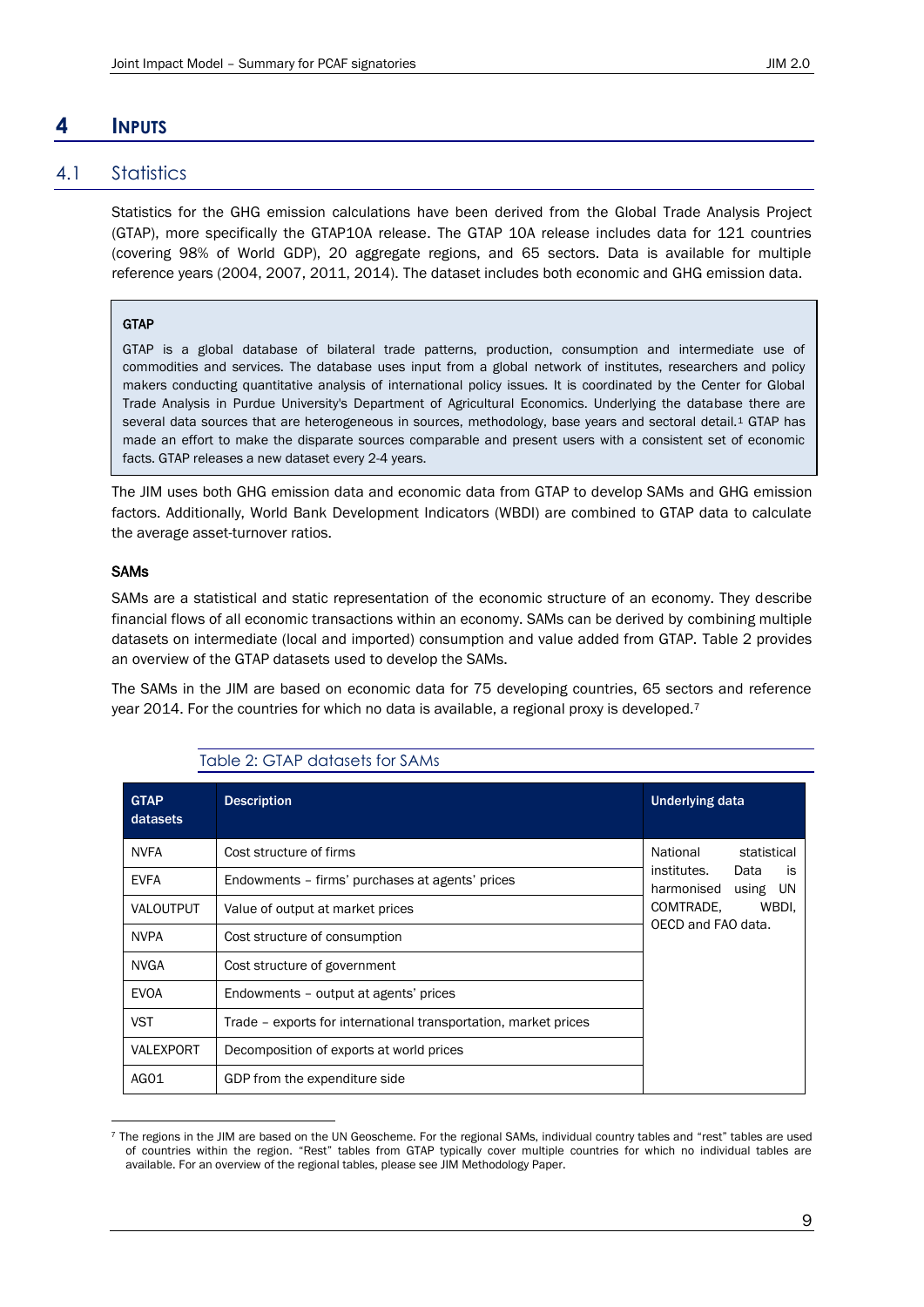Table 3: GTAP datasets used

|            | VALIMPORTS   Decomposition of imports at market prices |
|------------|--------------------------------------------------------|
| <b>VFM</b> | Endowments - firms' purchases at market prices         |

The SAMs in the JIM have been simplified in the sense that factors and institutions are combined in three value added categories: salaries, taxes and savings. These are compiled from data on endowments (i.e. from land, unskilled labour, skilled labour, capital and natural resources) and taxes.<sup>8</sup> Subsistence farming and dwellings are excluded from the SAMs so that the SAMs only represent economically productive sectors and exclude non-market transactions.<sup>9</sup>

#### GHG emission factors

GHG emissions factors reflect the GHG emissions per unit of revenue in a certain country and sector. They are derived by dividing the total GHG emissions by the total output in a certain country and sector. The total GHG emissions per country and sector are derived from GTAP. [Table 3](#page-9-0) provides an overview of the GHG data from GTAP used by the JIM. The output data per country and sector could be derived from the SAMs, which is described above.

The JIM uses GHG emission data for 75 developing countries, 65 sectors and reference year 2014. For the countries for which no data is available, a regional proxy is developed. 10

<span id="page-9-0"></span>

| <b>GTAP</b><br>datasets | <b>Description</b>                                                                      | <b>Underlying data</b>                                                                                                                                      |  |
|-------------------------|-----------------------------------------------------------------------------------------|-------------------------------------------------------------------------------------------------------------------------------------------------------------|--|
| <b>MDF</b>              | $CO2$ emissions from domestic product in<br>current production ( $Mt$ $CO2$ )           | Carbon emissions from fossil fuel combustion<br>by sectors are compiled based on the GTAP<br>energy volume data. The main data source for                   |  |
| MIF                     | $CO2$ emissions from<br>imports in current<br>production (Mt $CO2$ )                    | energy volumes is the International Energy<br>Agency's Extended Energy Balances.                                                                            |  |
| NCO <sub>O</sub>        | Non- $CO2$ emissions associated with output by<br>industries (Mt $CO2$ -eq)             | FAOSTAT dataset is used for sourcing<br>agricultural non-CO2 emissions, EDGAR v5.0<br>and v4.2 databases are used to source non-<br>agricultural emissions. |  |
| <b>NCOE</b>             | Non- $CO2$<br>with<br>emissions<br>associated<br>endowment by industries (Mt $CO2$ -eg) |                                                                                                                                                             |  |
| <b>NCOF</b>             | Non-CO <sub>2</sub> emissions associated with input use<br>by industries (Mt $CO2$ -eq) |                                                                                                                                                             |  |

#### Average asset-turnover ratios

The average asset-turnover ratios measure the value of a company's revenues relative to the value of its assets. It is used in the model as an indicator of the efficiency with which a company translates financing into revenues when direct revenue figures are not made available.

<sup>8</sup> Aguiar, A., Chepeliev, M., Corong, E., McDougall, R., & van der Mensbrugghe, D. (2019). The GTAP Data Base: Version 10. Journal of Global Economic Analysis, 4(1), 1-27. Retrieved from https://www.jgea.org/resources/jgea/ojs/index.php/jgea/article/view/77

<sup>9</sup> As a large share of agriculture in low- and lower middle income countries is subsistence farming, sourcing by agricultural companies from other agricultural companies, and private sector consumption of agriculture is put to zero. Income classification of countries is based on the World Bank list of economies as of June 2018. The dwellings sector in GTAP reflects imputed rents of houses occupied by owners. They are assumed not to contribute to market transactions.

<sup>10</sup> The regions in the JIM are based on the UN Geoscheme. For the regional SAMs, individual country tables and "rest" tables are used of countries within the region. "Rest" tables from GTAP typically cover multiple countries for which no individual tables are available. For an overview of the regional tables, please see JIM Methodology Paper.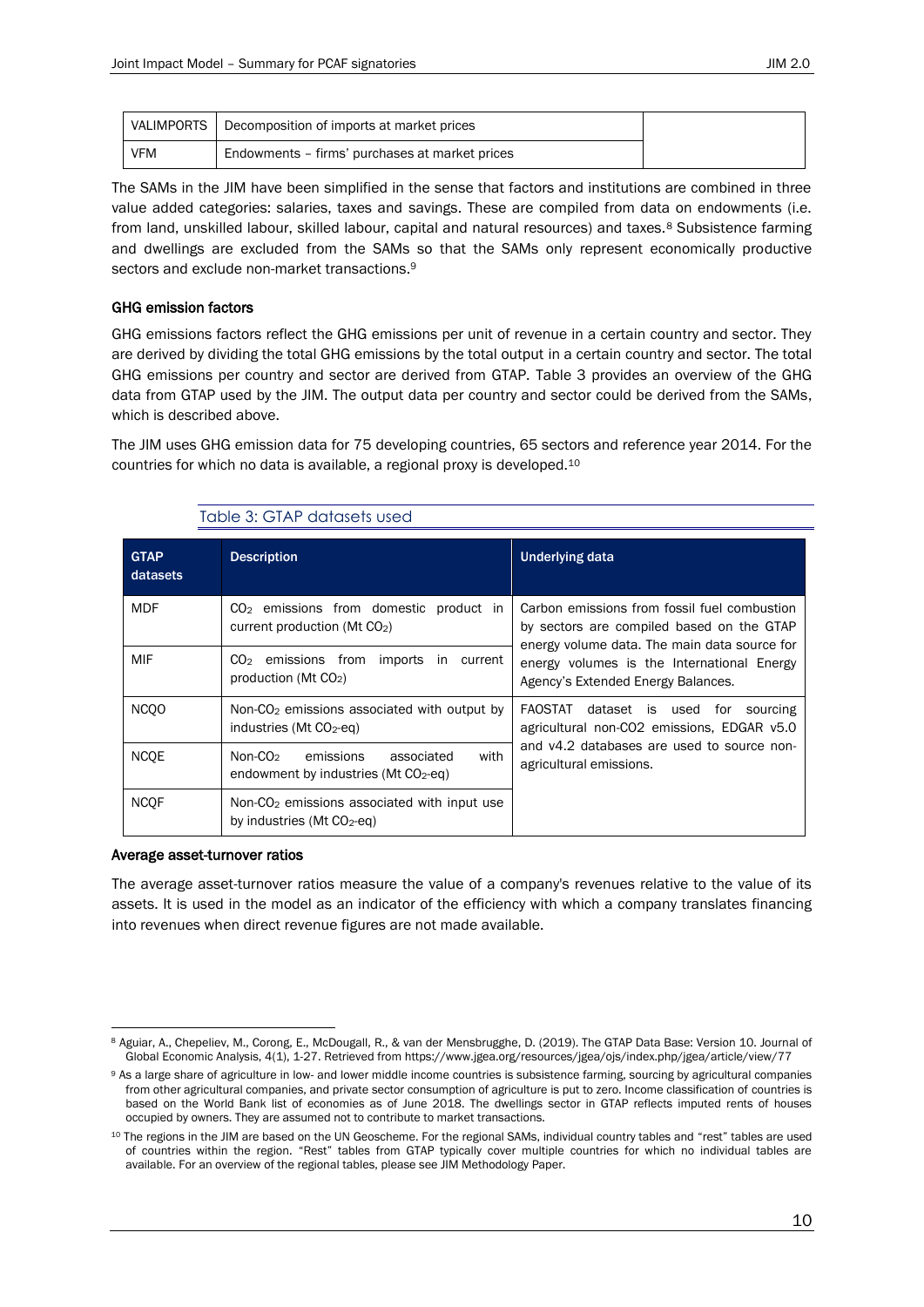| <b>Sources</b><br>/Datasets                                    | <b>Description</b>                                                                                                                                                                                                                       | <b>Underlying data</b>                                                       |  |
|----------------------------------------------------------------|------------------------------------------------------------------------------------------------------------------------------------------------------------------------------------------------------------------------------------------|------------------------------------------------------------------------------|--|
| <b>GTAP</b>                                                    |                                                                                                                                                                                                                                          |                                                                              |  |
| <b>VKB</b>                                                     | Amount of common and preferred shares<br>companies are authorized to issue, according<br>to their corporate charter (US\$)                                                                                                               | Capital stocks data are collected from<br>Penn World Tables, version 9.04.   |  |
| <b>WBDI</b>                                                    |                                                                                                                                                                                                                                          |                                                                              |  |
| GDP (current US\$)                                             | Sum of gross value added by all resident<br>producers in the economy plus any product<br>taxes and minus any subsidies not included<br>in the value of the products (current US\$)                                                       |                                                                              |  |
| Gross fixed capital<br>formation (current<br>US\$)             | Investments covering land improvements;<br>plant, machinery, and equipment purchases;<br>and the construction of roads, railways, and<br>other infrastructures (commercial, industrial,<br>residential, public buildings) (current US\$) | World Bank national accounts data, and<br>OECD National Accounts data files. |  |
| Gross fixed capital<br>formation<br>(% of<br>GDP)              | Gross fixed capital formation as a percentage<br>of GDP $(%)$                                                                                                                                                                            |                                                                              |  |
| Gross fixed capital<br>formation, private<br>sector (% of GDP) | Gross private investments by the private<br>sector (including private non-profit agencies)<br>on additions to its fixed domestic assets (%)                                                                                              |                                                                              |  |

#### Table 4: Sources and datasets used

## <span id="page-10-0"></span>4.2 Client financials for impact results

The model uses a parsimonious approach. There are only a few "required inputs" for the model to be able to run. However, more data can be provided to refine the calculations ("optional inputs"). Additionally, data can be provided to calculate the attribution factor.

## 4.2.1 Required inputs for impact results

#### <span id="page-10-1"></span>Quantifying GHG emissions

For clients and projects that are operational, the minimum financial data input required is "Revenue", whereas for projects that are temporary and/or in construction phase, the minimum data input is "Project value":

- *Revenue*: gross value of sales over the reporting period.
- *Project value*: the cumulative value of all project costs in the reporting period.

In addition to these financial inputs, the JIM requires some general client information (e.g. country of operations, economic activity). A full list of client financial data inputs per client type can be found in Section 3.3 of the User Guide.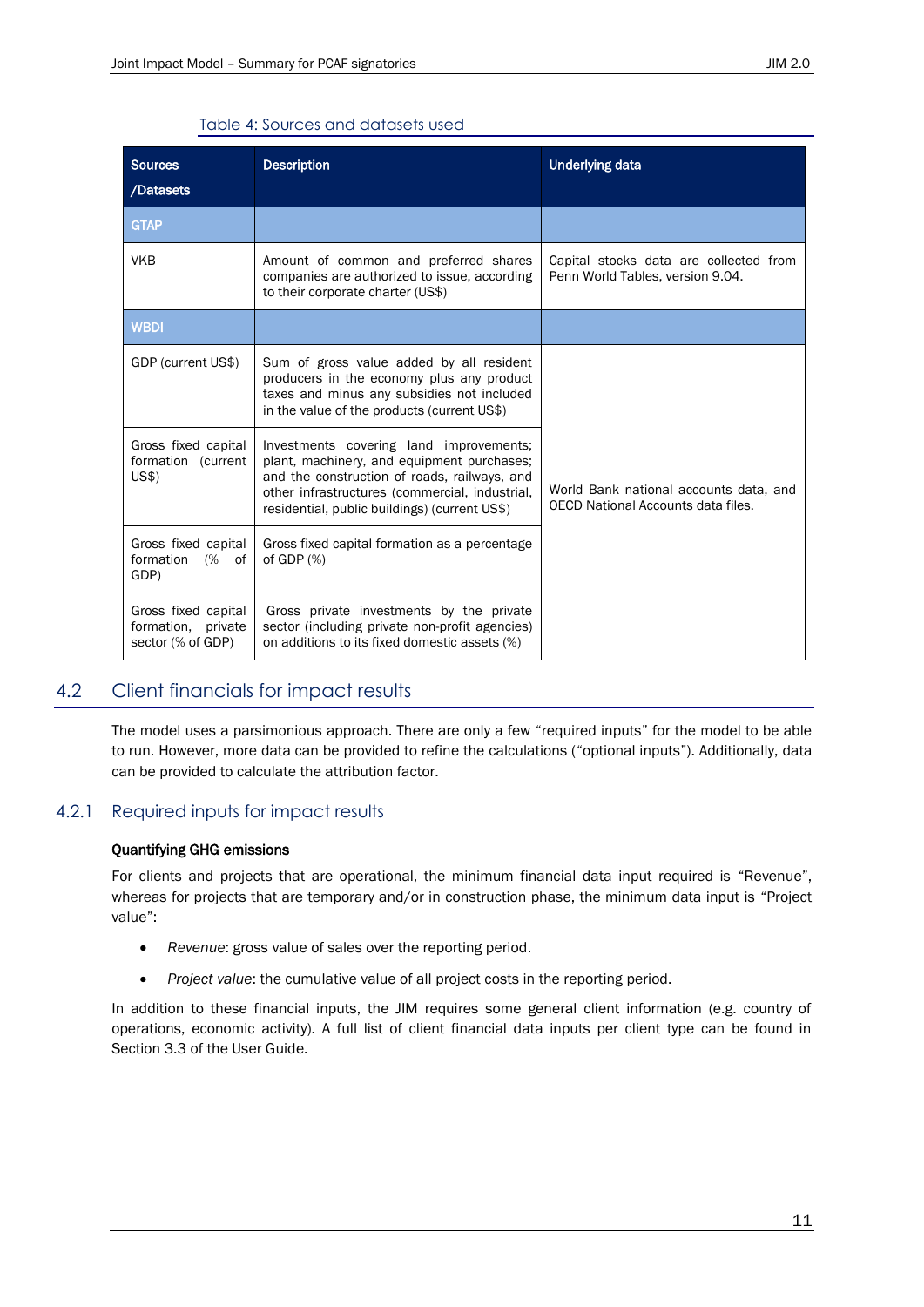## 4.2.2 Optional inputs for impact results

<span id="page-11-0"></span>Optional inputs improve/replace the model calculations and should always be inputted when available. These include:

- *Absolute emissions - Scope 1*: Amount of greenhouse gases emitted through the organisation's operations from direct emissions sources during the reporting period.
- *Absolute emissions - Scope 2:* Amount of greenhouse gases emitted by the organisation's direct electricity supplier.
- *Absolute emissions - Scope 3:* Amount of greenhouse gases emitted by the organisation's suppliers and suppliers of suppliers (except direct electricity supplier).
- *Emission removals:* Emissions that are being sequestered through the investment.
- *Power technology type (for power projects):* category of energy technology used to generate power. This can include wind, solar, hydro, geothermal, natural gas, biomass or heavy fuel.

<span id="page-11-1"></span>A full list of optional data inputs per client type can be found in Appendix 2 of the User Guide.

## 4.3 Client financials for attribution share

Attribution is calculated by combining investment and client data. The investment and client data required differ between listed and unlisted clients. The inputs required for each of these client types are further detailed below, including alternative options if preferred datapoints are not available.

## 4.3.1 For listed clients

#### <span id="page-11-2"></span>Investment data

• *Outstanding amount - Debt:* book value of the debt that the borrower owes to the lender (i.e. disbursed debt minus any repayments).

AND/OR

• *Outstanding amount - Listed equity:* market value (i.e., market price times number of shares)

#### Client data

Preferred:

• *Enterprise Value Including Cash (EVIC):* the sum of the market capitalization of ordinary shares at fiscal year-end, the market capitalization of preferred shares at fiscal year-end, and the book values of total debt and minorities' interests.

Alternative:

- *Total equity:* market capitalization of ordinary shares at fiscal year-end plus the market capitalization of preferred shares at fiscal year-end. It should be provided with "Total debt" if "EVIC" is not available.
- *Total debt:* book values of total debt, which includes both current and long-term debt from the balance sheet of a client. It should be provided with "Total equity" if "EVIC" is not available.
- *Total balance sheet value:* to provide if the breakdown between "Total equity" and "Total debt" is not available. It corresponds to the sum of total equity and liabilities, which is equal to a client's total assets.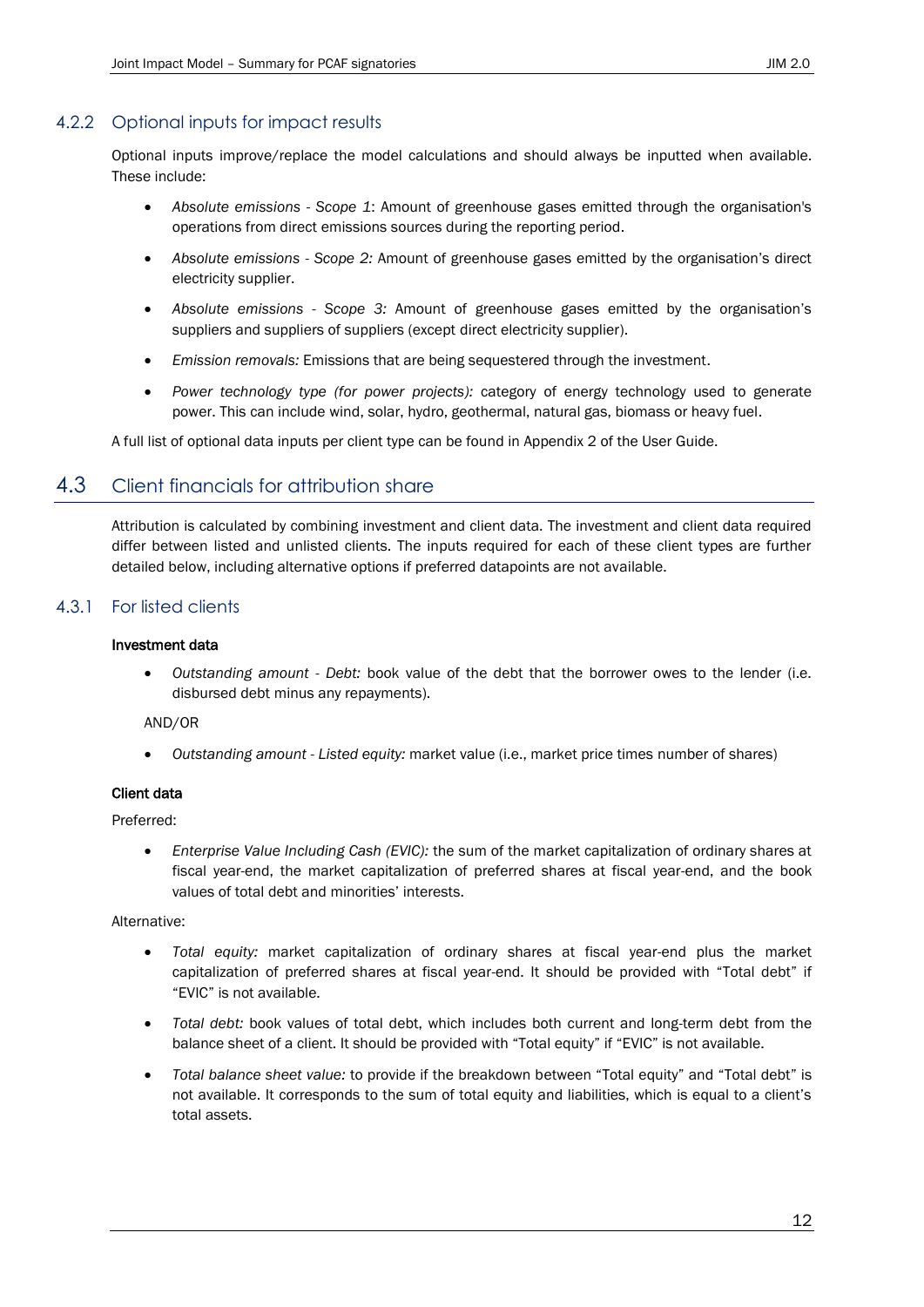#### Calculation



#### 4.3.2 For unlisted clients

#### <span id="page-12-0"></span>Investment data

• *Outstanding amount - Debt:* book value of the debt that the borrower owes to the lender (i.e. disbursed debt minus any repayments).

AND/OR

• *Relative equity share:* corresponds to the number of shares that the financial institution holds in the respective investee divided by the total number of shares of the investee.

#### Client data

Preferred:

- *Total equity:* total equity on the balance sheet of a client. In cases where the total company equity value according to the client's balance sheet is negative, total equity shall be set to 0.
- *Total debt:* book values of total debt, which includes both current and long-term debt from the balance sheet of a client.

#### Alternative:

• *Total balance sheet value:* to provide if the breakdown between "Total equity" and "Total debt" is not available. It corresponds to the sum of total equity and liabilities, which is equal to a client's total assets.

#### **Calculation**

"Outstanding amount - Debt" + (Relative equity share  $\times$  Total equity)  $Total$  equity + Total debt or "Outstanding amount - Debt" + (Relative equity share  $\times$  Total equity) Total balance sheet value Preferred option

If "Total equity" is missing the attribution share will be:

"Outstanding amount - Debt"  $\frac{1}{\pi}$  and  $\frac{1}{\pi}$  is the state best  $\frac{1}{\pi}$  + Relative equity share

## 4.3.3 Note on conflicting data

<span id="page-12-1"></span>If both "Outstanding amount - Listed equity" and "Relative equity share" are provided, the calculation will assume that the company is listed and calculate accordingly, see section above on "Listed clients". As a result, the "Relative equity share" will not be used in the calculation.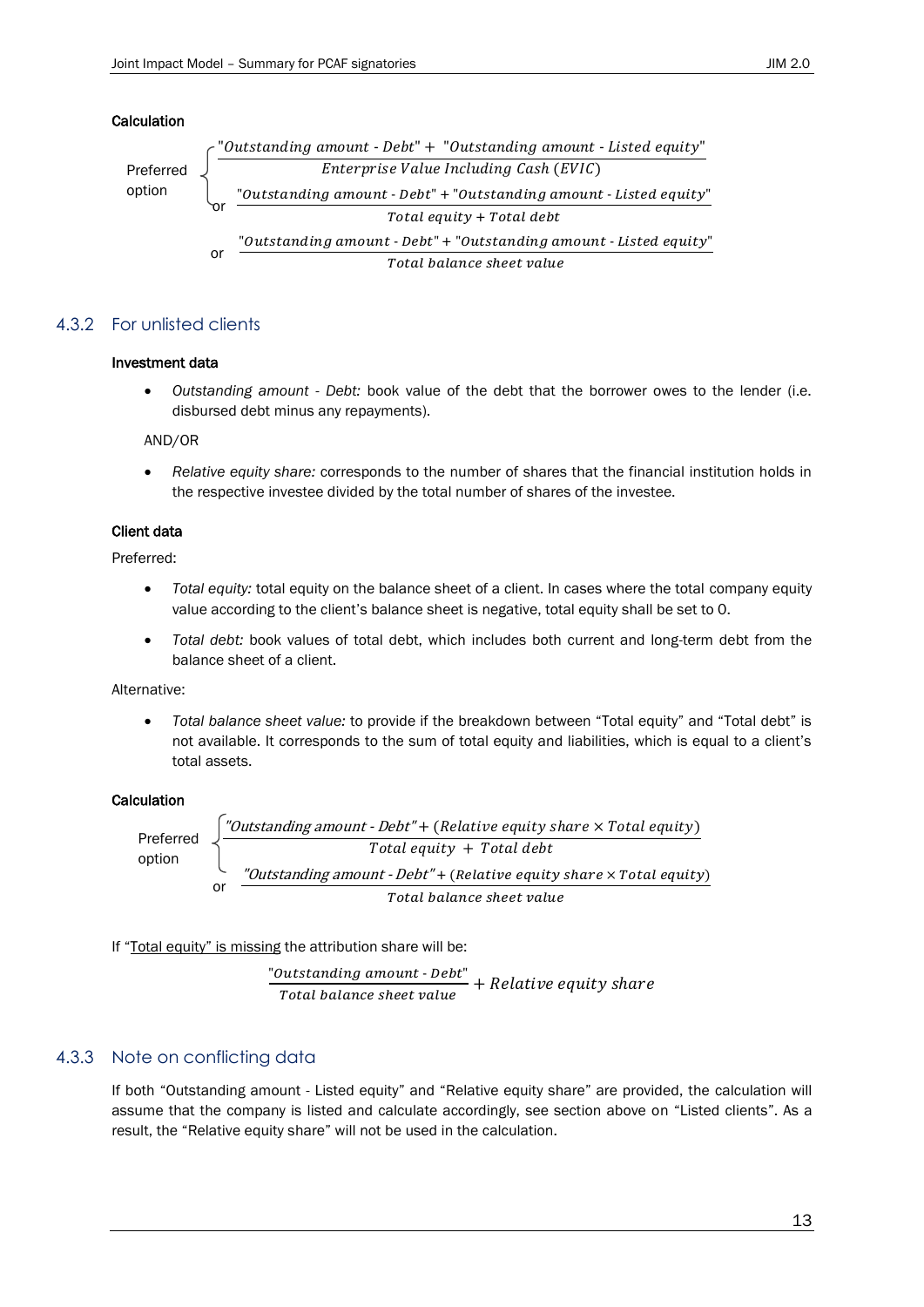## **5 OUTPUTS**

<span id="page-13-0"></span>The GHG impacts quantified by the JIM are presented in the interface, and the "GHG" sheet in the Excel file. The table below shows how the JIM sub-indicators relate to the PCAF reporting indicators.

Table 5: JIM scopes and sub-indicators translation into PCAF indicators

| <b>JIM scope</b>                                      | <b>JIM sub-indicator</b>                                       | <b>PCAF reporting indicator</b>                                                                            |  |
|-------------------------------------------------------|----------------------------------------------------------------|------------------------------------------------------------------------------------------------------------|--|
|                                                       | Absolute emissions Scope 1 -<br>CO <sub>2</sub>                | Sum of these two sub-indicators links to the<br>absolute emissions - Scope 1 for PCAF reporting            |  |
|                                                       | Absolute emissions Scope 1 -<br>Non-CO <sub>2</sub>            |                                                                                                            |  |
|                                                       | Absolute emissions Scope 2 -<br>CO <sub>2</sub>                | Sum of these two indicators links to the absolute                                                          |  |
| Backward Permanent.                                   | Absolute emissions Scope 2 -<br>Non-CO <sub>2</sub>            | emissions - Scope 2 for PCAF reporting                                                                     |  |
| Backward Temporary,<br>Finance Enabling <sup>11</sup> | 3<br>Absolute<br>emissions<br>Scope<br>Local - CO <sub>2</sub> | Sum of these four indicators links to the absolute<br>emissions - Scope 3 for PCAF reporting <sup>12</sup> |  |
|                                                       | 3<br>Absolute emissions<br>Scope<br>Local - Non-CO2            |                                                                                                            |  |
|                                                       | 3<br>Scope<br>Absolute emissions<br>Imports - CO <sub>2</sub>  |                                                                                                            |  |
|                                                       | 3<br>Absolute emissions<br>Scope<br>Imports - Non-CO2          |                                                                                                            |  |
| <b>Backward Permanent</b>                             | Emission removals                                              | This indicator represents the emission removal for<br>PCAF reporting                                       |  |
| Backward Permanent.                                   | Absolute emissions Other - CO2                                 | Sub-indicators not covered by the PCAF framework<br>and should not be included during PCAF reporting       |  |
| Backward Temporary,<br>Power Enabling                 | Absolute emissions Other - Non-<br>CO <sub>2</sub>             |                                                                                                            |  |

The GHG emission results quantified are:

- *Gross impacts*: the model does not consider that (part of) these impacts may be offset by a fall in production in less successful firms.
- *Not time bound:* these impacts might not all occur in the year of the operations modelled, but take place over all time required to generate the purchased goods and services.
- *Reoccurring impacts for operational clients and permanent projects:* impacts are likely to recur every year for clients and projects that are operational, assuming they do not end operations or significantly change their spending pattern.
- *Temporary impacts for construction projects and other temporary projects:* impacts of these projects only last for a limited number of years due to the intrinsic short-term nature of these projects.

Impacts can be quantified for the same client for multiple years using the client's annual local procurement expenses. The difference in impact between the two years reflects the change in gross impacts of a client.

<sup>11</sup> Emissions financed through a financial intermediary are not yet part of the PCAF reporting.

<sup>12</sup> As mentioned in Section [2](#page-3-0) end-of-life treatment of sold products, use of sold products and downstream transportation and distribution are not covered by the JIM.